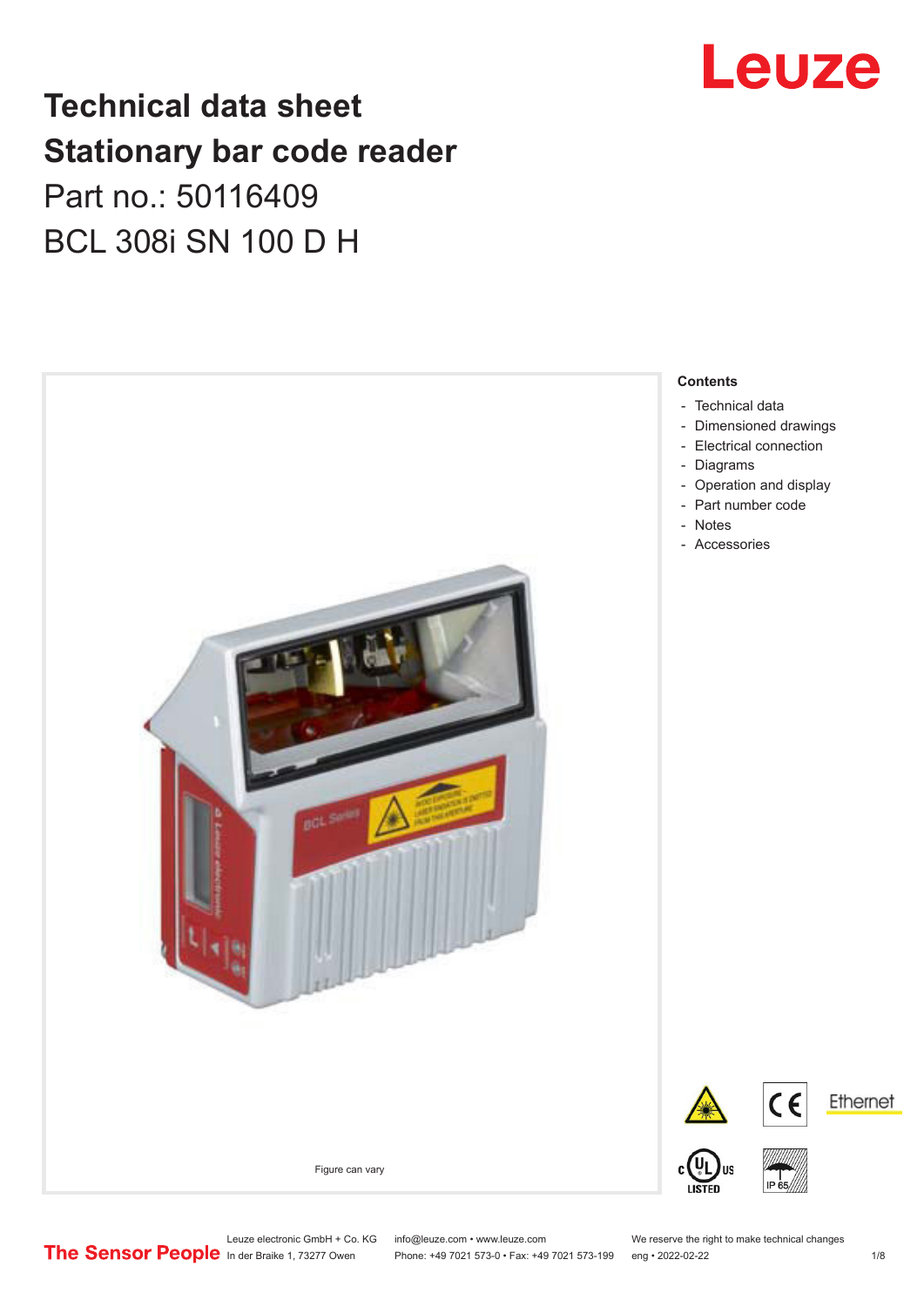## <span id="page-1-0"></span>**Technical data**

# Leuze

| <b>Basic data</b>                |                           |
|----------------------------------|---------------------------|
| <b>Series</b>                    | <b>BCL 300i</b>           |
| <b>Special version</b>           |                           |
| <b>Special version</b>           | Heating                   |
| <b>Functions</b>                 |                           |
| <b>Functions</b>                 | Alignment mode            |
|                                  | AutoConfig                |
|                                  | AutoControl               |
|                                  | AutoReflAct               |
|                                  | Code fragment technology  |
|                                  | Heating                   |
|                                  | <b>LED</b> indicator      |
|                                  | Reference code comparison |
| <b>Characteristic parameters</b> |                           |

#### **MTTF** 110 years **Read data Code types, readable** 2/5 Interleaved Codabar Code 128 Code 39 Code 93 EAN 8/13 GS1 Databar Expanded GS1 Databar Limited GS1 Databar Omnidirectional UPC **Scanning rate, typical** 1,000 scans/s **Bar codes per reading gate, max. number** 64 Piece(s)

#### **Optical data**

| <b>Reading distance</b>                         | $20130$ mm                                                       |
|-------------------------------------------------|------------------------------------------------------------------|
| Light source                                    | Laser, Red                                                       |
| Wavelength                                      | 655 nm                                                           |
| Laser class                                     | 1, IEC/EN 60825-1:2014                                           |
| <b>Transmitted-signal shape</b>                 | Continuous                                                       |
| Usable opening angle (reading field<br>opening) | 60°                                                              |
| <b>Modulus size</b>                             | $0.1270.2$ mm                                                    |
| <b>Reading method</b>                           | Line scanner with deflecting mirror                              |
| <b>Beam deflection</b>                          | By means of rotating polygon mirror<br>wheel + deflecting mirror |
| Light beam exit                                 | Lateral with deflecting mirror                                   |
| <b>Electrical data</b>                          |                                                                  |
| <b>Protective circuit</b>                       | Polarity reversal protection                                     |
| Performance data                                |                                                                  |
| Supply voltage U <sub>B</sub>                   | 18  30 V, DC                                                     |

**Inputs/outputs selectable Output current, max.** 60 mA **Number of inputs/outputs selectable** 2 Piece(s) **Input current, max.** 8 mA

**Power consumption, max.** 27 W

| <b>Interface</b>  |                                        |                                                                                               |
|-------------------|----------------------------------------|-----------------------------------------------------------------------------------------------|
|                   | <b>Type</b>                            | Ethernet                                                                                      |
|                   | <b>Ethernet</b>                        |                                                                                               |
|                   | <b>Architecture</b>                    | Client                                                                                        |
|                   |                                        | Server                                                                                        |
|                   | <b>Address assignment</b>              | <b>DHCP</b>                                                                                   |
|                   |                                        | Manual address assignment                                                                     |
|                   | <b>Transmission speed</b>              | 10 Mbit/s                                                                                     |
|                   |                                        | 100 Mbit/s                                                                                    |
|                   | <b>Function</b>                        | Process                                                                                       |
|                   | <b>Switch functionality</b>            | Integrated                                                                                    |
|                   | <b>Transmission protocol</b>           | TCP/IP, UDP                                                                                   |
|                   | <b>Service interface</b>               |                                                                                               |
|                   | Type                                   | <b>USB 2.0</b>                                                                                |
|                   |                                        |                                                                                               |
|                   | <b>USB</b>                             |                                                                                               |
|                   | <b>Function</b>                        | Configuration via software<br>Service                                                         |
|                   |                                        |                                                                                               |
| <b>Connection</b> |                                        |                                                                                               |
|                   | <b>Number of connections</b>           | 1 Piece(s)                                                                                    |
|                   |                                        |                                                                                               |
|                   | <b>Connection 1</b><br><b>Function</b> | <b>BUS IN</b>                                                                                 |
|                   |                                        | <b>BUS OUT</b>                                                                                |
|                   |                                        | Connection to device                                                                          |
|                   |                                        | Data interface                                                                                |
|                   |                                        | PWR / SW IN / OUT                                                                             |
|                   |                                        | Service interface                                                                             |
|                   | <b>Type of connection</b>              | Plug connector, It is essential to use a<br>connection unit when commissioning the<br>device. |
|                   | No. of pins                            | 32-pin                                                                                        |
|                   | <b>Type</b>                            | Male                                                                                          |
|                   | <b>Mechanical data</b>                 |                                                                                               |
|                   | Design                                 | Cubic                                                                                         |
|                   | Dimension (W x H x L)                  | 103 mm x 44 mm x 96 mm                                                                        |
|                   | <b>Housing material</b>                | Metal                                                                                         |
|                   | <b>Metal housing</b>                   | Diecast aluminum                                                                              |
|                   | Lens cover material                    | Glass                                                                                         |
|                   | Net weight                             | 370 g                                                                                         |
|                   | <b>Housing color</b>                   | Red                                                                                           |
|                   |                                        | Silver                                                                                        |
|                   | Type of fastening                      | Dovetail grooves                                                                              |

#### **Operation and display**

| Type of display              | I FD                                              |
|------------------------------|---------------------------------------------------|
|                              | Monochromatic graphic display, 128 x 32<br>pixels |
| <b>Number of LEDs</b>        | 2 Piece(s)                                        |
| <b>Type of configuration</b> | Via web browser                                   |

Fastening on back Via optional mounting device

Leuze electronic GmbH + Co. KG info@leuze.com • www.leuze.com We reserve the right to make technical changes<br>
The Sensor People in der Braike 1, 73277 Owen Phone: +49 7021 573-0 • Fax: +49 7021 573-199 eng • 2022-02-22

Phone: +49 7021 573-0 • Fax: +49 7021 573-199 eng • 2022-02-22 2 2/8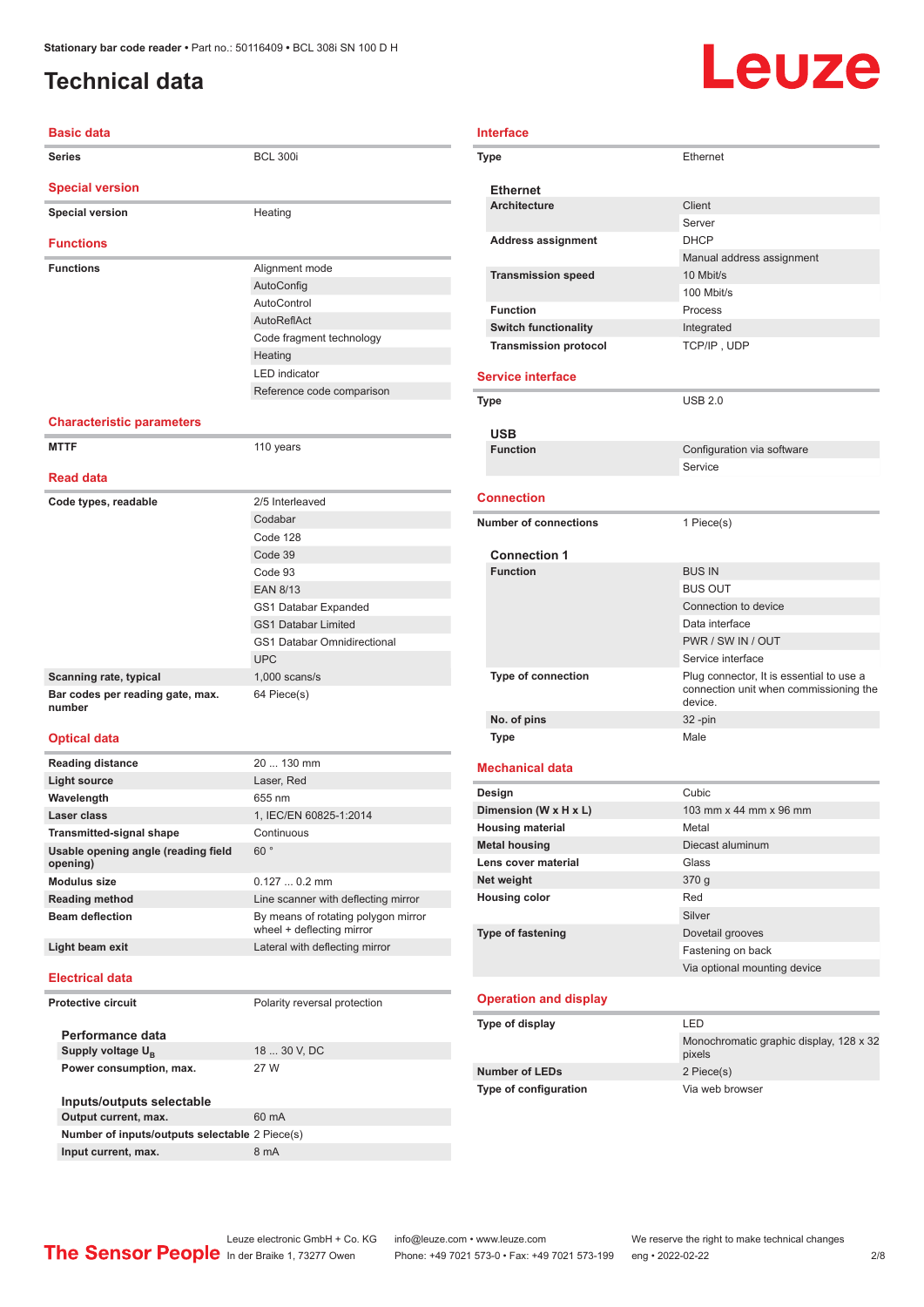# <span id="page-2-0"></span>**Technical data**

# Leuze

#### **Environmental data**

| Ambient temperature, operation     | $-3540 °C$  |
|------------------------------------|-------------|
| Ambient temperature, storage       | $-20$ 70 °C |
| Relative humidity (non-condensing) | $090\%$     |

#### **Certifications**

| Degree of protection                                               | IP 65                    |
|--------------------------------------------------------------------|--------------------------|
| <b>Protection class</b>                                            | Ш                        |
| <b>Certifications</b>                                              | c UL US                  |
| Test procedure for EMC in accordance EN 55022<br>with standard     |                          |
|                                                                    | EN 61000-4-2, -3, -4, -6 |
| Test procedure for shock in<br>accordance with standard            | IEC 60068-2-27, test Ea  |
| Test procedure for continuous shock<br>in accordance with standard | IEC 60068-2-29, test Eb  |
| Test procedure for vibration in<br>accordance with standard        | IEC 60068-2-6, test Fc   |

#### **Classification**

| <b>Customs tariff number</b> | 84719000 |
|------------------------------|----------|
| <b>ECLASS 5.1.4</b>          | 27280102 |
| <b>ECLASS 8.0</b>            | 27280102 |
| <b>ECLASS 9.0</b>            | 27280102 |
| ECLASS 10.0                  | 27280102 |
| <b>ECLASS 11.0</b>           | 27280102 |
| ECLASS 12.0                  | 27280102 |
| <b>ETIM 5.0</b>              | EC002550 |
| <b>ETIM 6.0</b>              | EC002550 |
| <b>ETIM 7.0</b>              | EC002550 |
|                              |          |

# **Dimensioned drawings**

All dimensions in millimeters



A Optical axis

 $\overline{8}$ 

- B Deflection angle of the laser beam: ± 30 °
- C M4 thread (5 deep)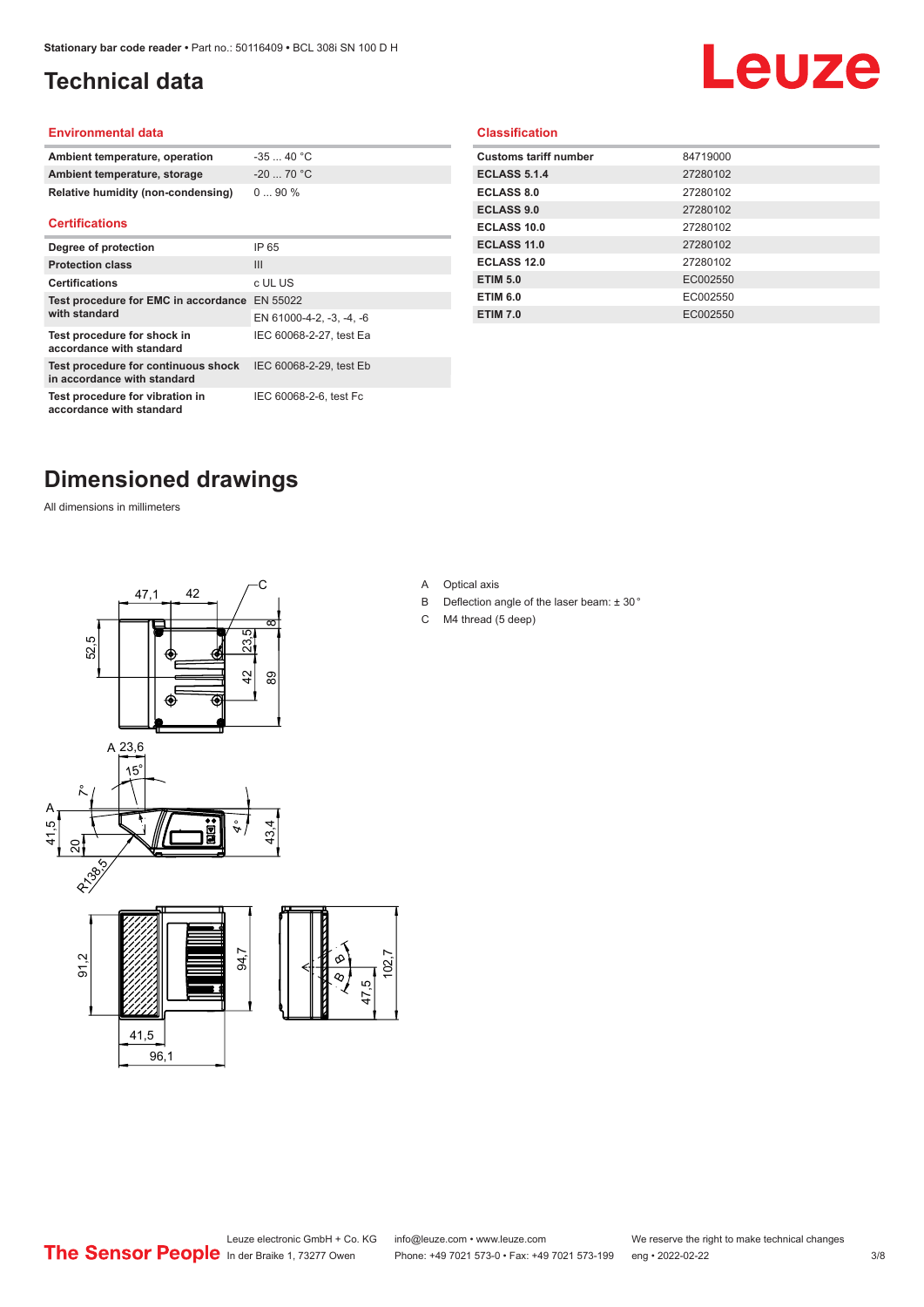## <span id="page-3-0"></span>**Electrical connection**

# Leuze

#### **Connection 1**

| <b>Function</b>    | <b>BUS IN</b>                                                              |
|--------------------|----------------------------------------------------------------------------|
|                    | <b>BUS OUT</b>                                                             |
|                    | Connection to device                                                       |
|                    | Data interface                                                             |
|                    | PWR / SW IN / OUT                                                          |
|                    | Service interface                                                          |
| Type of connection | Plug connector                                                             |
| Type of connection | It is essential to use a connection unit when<br>commissioning the device. |
| No. of pins        | $32 - pin$                                                                 |
| <b>Type</b>        | Male                                                                       |

## **Diagrams**

### Reading field curve



x Reading field distance [mm]

y Reading field width [mm]

# **Operation and display**

| <b>PWR</b><br>Green, flashing<br>Device ok, initialization phase<br>Green, continuous light<br>Device OK | <b>LED</b> | <b>Display</b>          | <b>Meaning</b>     |
|----------------------------------------------------------------------------------------------------------|------------|-------------------------|--------------------|
|                                                                                                          |            |                         |                    |
|                                                                                                          |            |                         |                    |
|                                                                                                          |            | Green, briefly off - on | Reading successful |
| green, briefly off - briefly red - on<br>Reading not successful                                          |            |                         |                    |
| Orange, continuous light<br>Service mode                                                                 |            |                         |                    |
| Red, flashing<br>Device OK, warning set                                                                  |            |                         |                    |

Leuze electronic GmbH + Co. KG info@leuze.com • www.leuze.com We reserve the right to make technical changes<br>
The Sensor People in der Braike 1, 73277 Owen Phone: +49 7021 573-0 • Fax: +49 7021 573-199 eng • 2022-02-22 Phone: +49 7021 573-0 • Fax: +49 7021 573-199 eng • 2022-02-22 4/8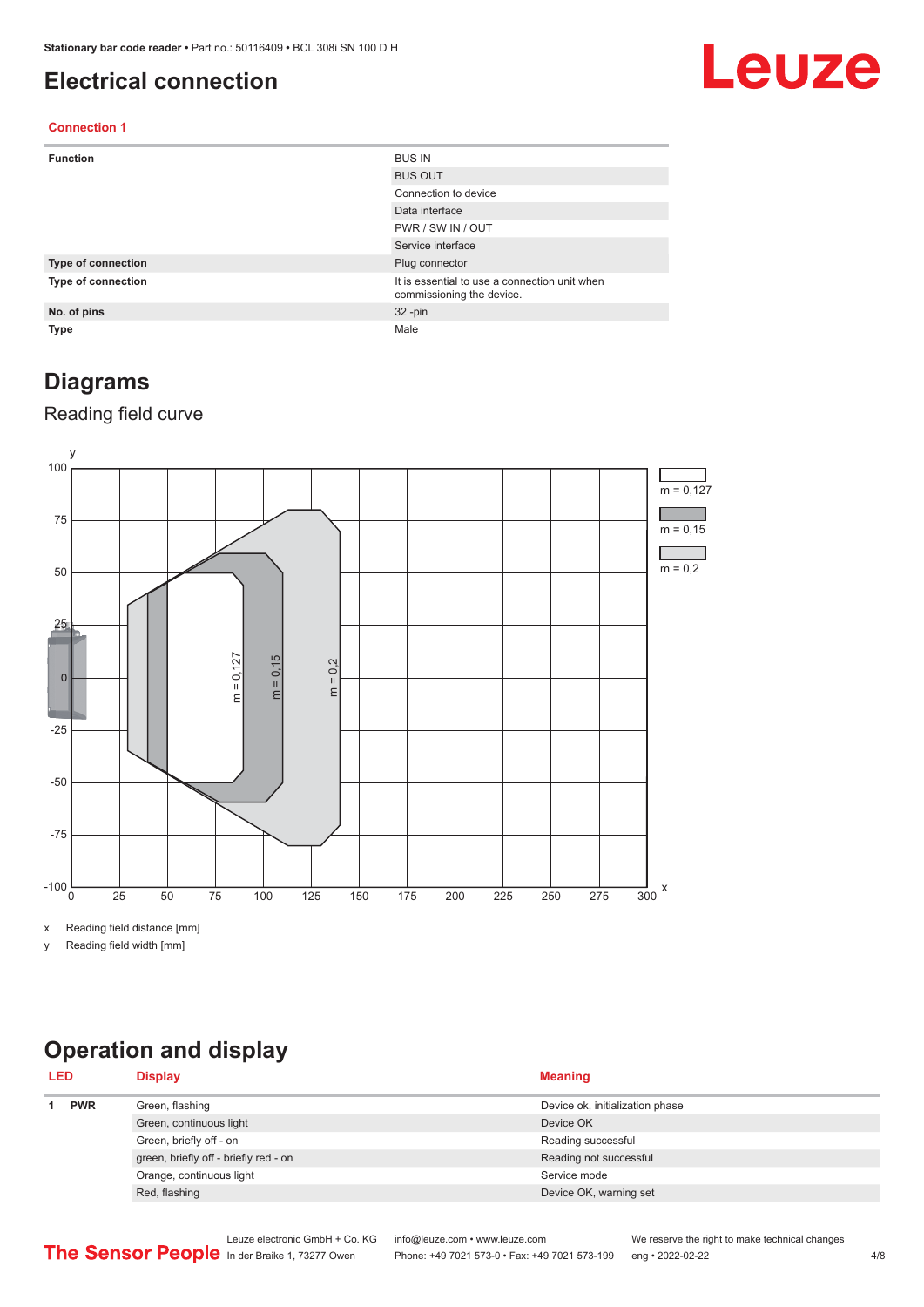## <span id="page-4-0"></span>**Operation and display**

#### **LED Display Meaning 1 PWR** Red, continuous light **Error**, device error **2 BUS** Green, flashing **Initialization** Initialization Green, continuous light **Bus operation of** Bus operation ok Red, flashing **Communication error** communication error communication error communication error Red, continuous light Bus error

## **Part number code**

Part designation: **BCL XXXX YYZ AAA BB CCCC**

| <b>BCL</b>  | <b>Operating principle</b><br>BCL: bar code reader                                                                                                                                                                                       |
|-------------|------------------------------------------------------------------------------------------------------------------------------------------------------------------------------------------------------------------------------------------|
| <b>XXXX</b> | Series/interface (integrated fieldbus technology)<br>300i: RS 232 / RS 422 (stand-alone)<br>301i: RS 485 (multiNet slave)<br>304i: PROFIBUS DP<br>308i: EtherNet TCP/IP, UDP<br>338i: EtherCAT<br>348i: PROFINET RT<br>358i: EtherNet/IP |
| YY          | <b>Scanning principle</b><br>S: line scanner (single line)<br>R1: line scanner (raster)<br>O: oscillating-mirror scanner (oscillating mirror)                                                                                            |
| z           | <b>Optics</b><br>N: High Density (close)<br>M: Medium Density (medium distance)<br>F: Low Density (remote)<br>L: Long Range (very large distances)<br>J: ink-jet (depending on the application)                                          |
| <b>AAA</b>  | <b>Beam exit</b><br>100: lateral<br>102: front                                                                                                                                                                                           |
| <b>BB</b>   | <b>Special equipment</b><br>D: With display<br>H: With heating<br>DH: optionally with display and heating<br>P: plastic exit window                                                                                                      |
| CCCC        | <b>Functions</b><br>F007: optimized process data structure                                                                                                                                                                               |
| <b>Note</b> |                                                                                                                                                                                                                                          |
|             | A list with all available device types can be found on the Leuze website at www.leuze.com.                                                                                                                                               |

### **Notes**

| Observe intended use!                                                                                                                                                                                                              |
|------------------------------------------------------------------------------------------------------------------------------------------------------------------------------------------------------------------------------------|
| $\%$ This product is not a safety sensor and is not intended as personnel protection.<br>$\%$ The product may only be put into operation by competent persons.<br>$\phi$ Only use the product in accordance with its intended use. |

Leuze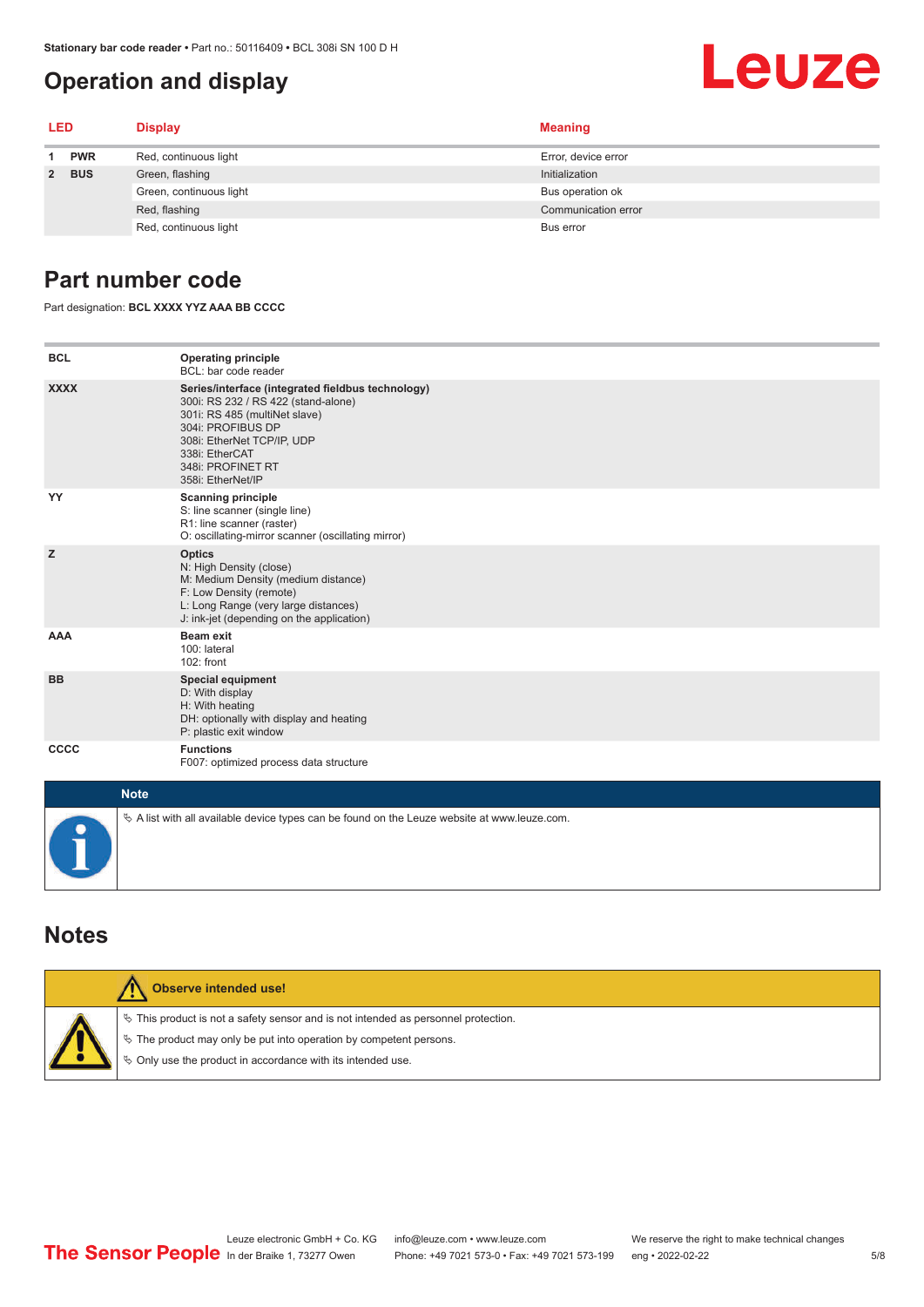## <span id="page-5-0"></span>**Notes**

|   | <b>ATTENTION! LASER RADIATION - CLASS 1 LASER PRODUCT</b>                                                                                                                                                                                                                                                                                                                                                                                                                                                                                                   |
|---|-------------------------------------------------------------------------------------------------------------------------------------------------------------------------------------------------------------------------------------------------------------------------------------------------------------------------------------------------------------------------------------------------------------------------------------------------------------------------------------------------------------------------------------------------------------|
| 纂 | The device satisfies the requirements of IEC/EN 60825-1:2014 safety regulations for a product of laser class 1 and complies with 21 CFR 1040.10 except<br>for conformance with IEC 60825-1 Ed. 3., as described in Laser Notice No. 56, dated May 8, 2019.<br>$\%$ Observe the applicable statutory and local laser protection regulations.<br>$\%$ The device must not be tampered with and must not be changed in any way.<br>There are no user-serviceable parts inside the device.<br>Repairs must only be performed by Leuze electronic GmbH + Co. KG. |

## **Accessories**

## Connection technology - Connection cables

|   |   | Part no. | <b>Designation</b>      | <b>Article</b>   | <b>Description</b>                                                                                                                                                                            |
|---|---|----------|-------------------------|------------------|-----------------------------------------------------------------------------------------------------------------------------------------------------------------------------------------------|
| ≌ | W | 50132079 | KD U-M12-5A-V1-<br>050  | Connection cable | Connection 1: Connector, M12, Axial, Female, A-coded, 5-pin<br>Connection 2: Open end<br>Shielded: No<br>Cable length: 5,000 mm<br>Sheathing material: PVC                                    |
|   |   | 50135074 | KS ET-M12-4A-P7-<br>050 | Connection cable | Suitable for interface: Ethernet<br>Connection 1: Connector, M12, Axial, Male, D-coded, 4-pin<br>Connection 2: Open end<br>Shielded: Yes<br>Cable length: 5,000 mm<br>Sheathing material: PUR |

# Connection technology - Interconnection cables

|   |     | Part no. | <b>Designation</b>                     | <b>Article</b>        | <b>Description</b>                                                                                                                                                                                                               |
|---|-----|----------|----------------------------------------|-----------------------|----------------------------------------------------------------------------------------------------------------------------------------------------------------------------------------------------------------------------------|
| Ħ | e   | 50117011 | <b>KB USB A - USB</b><br>miniB         | Service line          | Suitable for interface: USB<br>Connection 1: USB<br>Connection 2: USB<br>Shielded: Yes<br>Cable length: 1,500 mm<br>Sheathing material: PVC                                                                                      |
|   |     | 50137078 | <b>KSS ET-M12-4A-</b><br>M12-4A-P7-050 | Interconnection cable | Suitable for interface: Ethernet<br>Connection 1: Connector, M12, Axial, Male, D-coded, 4-pin<br>Connection 2: Connector, M12, Axial, Male, D-coded, 4-pin<br>Shielded: Yes<br>Cable length: 5,000 mm<br>Sheathing material: PUR |
|   | the | 50135081 | <b>KSS ET-M12-4A-</b><br>RJ45-A-P7-050 | Interconnection cable | Suitable for interface: Ethernet<br>Connection 1: Connector, M12, Axial, Male, D-coded, 4-pin<br>Connection 2: RJ45<br>Shielded: Yes<br>Cable length: 5,000 mm<br>Sheathing material: PUR                                        |

Leuze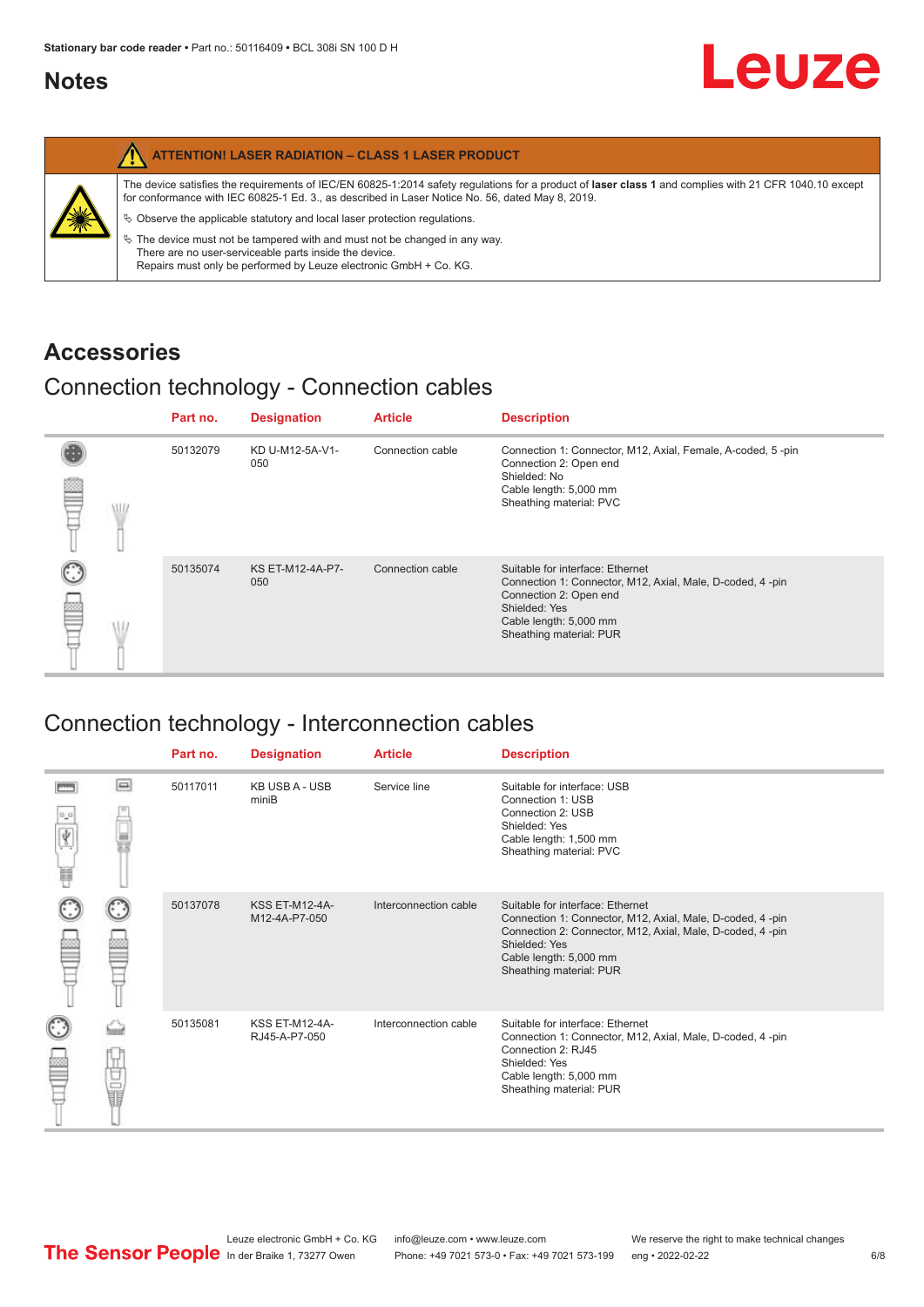# Leuze

## **Accessories**

# Connection technology - Connection boxes

| Part no.   | <b>Designation</b> | <b>Article</b>  | <b>Description</b>                                                                                                                               |
|------------|--------------------|-----------------|--------------------------------------------------------------------------------------------------------------------------------------------------|
| 50131255 * | ME 308 103         | Connection unit | Suitable for: BCL 308i<br>Suitable for interface: Ethernet<br>Number of connections: 4 Piece(s)<br>Connection: Cable with connector, M12, 900 mm |
| 50131254 * | ME 308 104         | Connection unit | Suitable for: BCL 308i<br>Suitable for interface: Ethernet<br>Number of connections: 5 Piece(s)<br>Connection: Cable with connector, M12, 900 mm |
| 50116466 * | MK 308             | Connection unit | Suitable for: BCL 308i<br>Suitable for interface: Ethernet<br>Number of connections: 4 Piece(s)<br>Connection: Terminal                          |
| 50114823 * | <b>MS 308</b>      | Connection unit | Suitable for: BCL 308i<br>Suitable for interface: Ethernet<br>Number of connections: 4 Piece(s)<br>Connection: Connector, M12                    |

\* Necessary accessories, please order separately

# Mounting technology - Mounting brackets

|        | Part no. | <b>Designation</b> | <b>Article</b>  | <b>Description</b>                                                                                                                                                                            |
|--------|----------|--------------------|-----------------|-----------------------------------------------------------------------------------------------------------------------------------------------------------------------------------------------|
| $\sim$ | 50121433 | BT 300 W           | Mounting device | Design of mounting device: Angle, L-shape<br>Fastening, at system: Through-hole mounting<br>Mounting bracket, at device: Screw type<br>Type of mounting device: Adjustable<br>Material: Metal |

## Mounting technology - Rod mounts

| Part no. | <b>Designation</b> | <b>Article</b>  | <b>Description</b>                                                                                                                                                                                                                                                |
|----------|--------------------|-----------------|-------------------------------------------------------------------------------------------------------------------------------------------------------------------------------------------------------------------------------------------------------------------|
| 50121435 | $BT 56 - 1$        | Mounting device | Functions: Static applications<br>Design of mounting device: Mounting system<br>Fastening, at system: For 12 mm rod, For 14 mm rod, For 16 mm rod<br>Mounting bracket, at device: Clampable<br>Material: Metal<br>Tightening torque of the clamping jaws: $8 N·m$ |

## Mounting technology - Other

| Part no. | <b>Designation</b> | <b>Article</b>  | <b>Description</b>                                                                                                                                 |
|----------|--------------------|-----------------|----------------------------------------------------------------------------------------------------------------------------------------------------|
| 50124941 | <b>BTU 0300M-W</b> | Mounting device | Fastening, at system: Through-hole mounting<br>Mounting bracket, at device: Clampable, Groove mounting, Suited for M4<br>screws<br>Material: Metal |